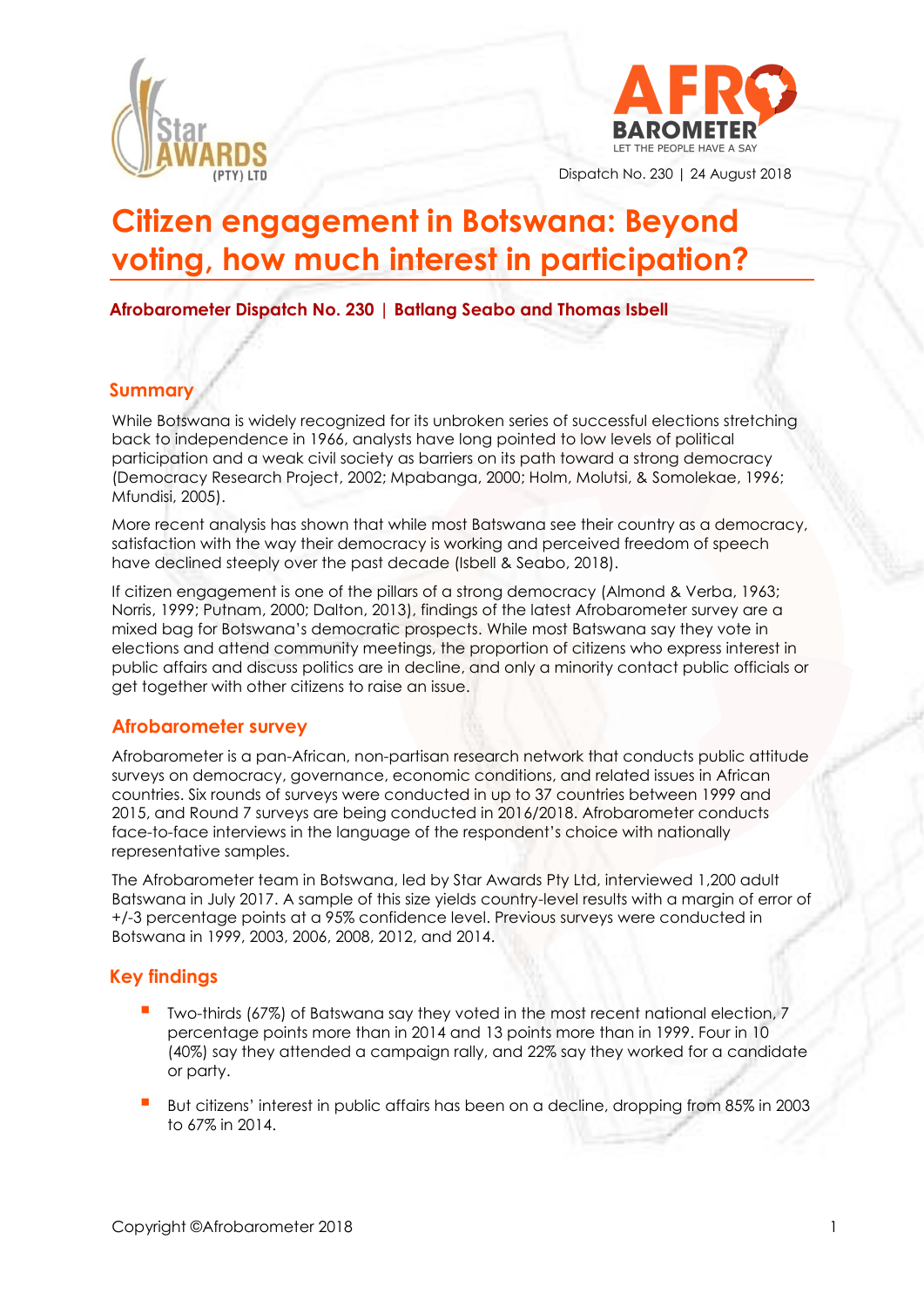

- And fewer Batswana are discussing politics with family and friends. The share who say they do so "occasionally" or "frequently" declined by 9 percentage points between 2014 and 2017, from 69% to 60%.
- Seven in 10 Batswana (71%) say they attended at least one community meeting during the previous year, an increase of 7 percentage points from 2014.
- But only one in three (33%) say they joined others to raise an issue, and even fewer say they contacted public officials or participated in a demonstration.

# **Participation in electoral politics**

Given the central role of elections in democracy, we begin by examining whether Batswana participate in elections, how they see the role of voters, and whether they affiliate with political parties.

If voting in elections is a democratic citizen's basic form of participation, two-thirds (67%) of Batswana say they met this requirement in the most recent national election in 2014. This reflects a modest increase from 60% in 2014 (concerning the election of 2009) and, over the longer term, a 13-percentage-point increase from 54% in 1999 (Figure 1). The proportion of respondents who say they "decided not to vote" (8% in 2017) has been stable over the past decade.



#### **Figure 1: Voted (self-reported) in most recent national election** | Botswana | 1999-2017

*Respondents were asked: Understanding that some people were unable to vote in the most recent national election in [20xx], which of the following statements is true for you?* 

Self-reported voter turnout is particularly high among rural residents (76%, vs. 60% in urban areas), women (70%, vs. 64% of men), older citizens (94% of those aged over 55), lesseducated citizens (85%-86% among those with primary or no formal schooling), and citizens who experience high levels of lived poverty<sup>1</sup> (82%) (Figure 2). One explanation for high self-

<sup>1</sup> Afrobarometer assesses lived poverty based on responses to the following questions: *Over the past year, how often, if ever, have you or anyone in your family gone without: Enough food to eat? Enough clean water for home use? Medicines or medical treatment? Enough fuel to cook your food? A cash income?*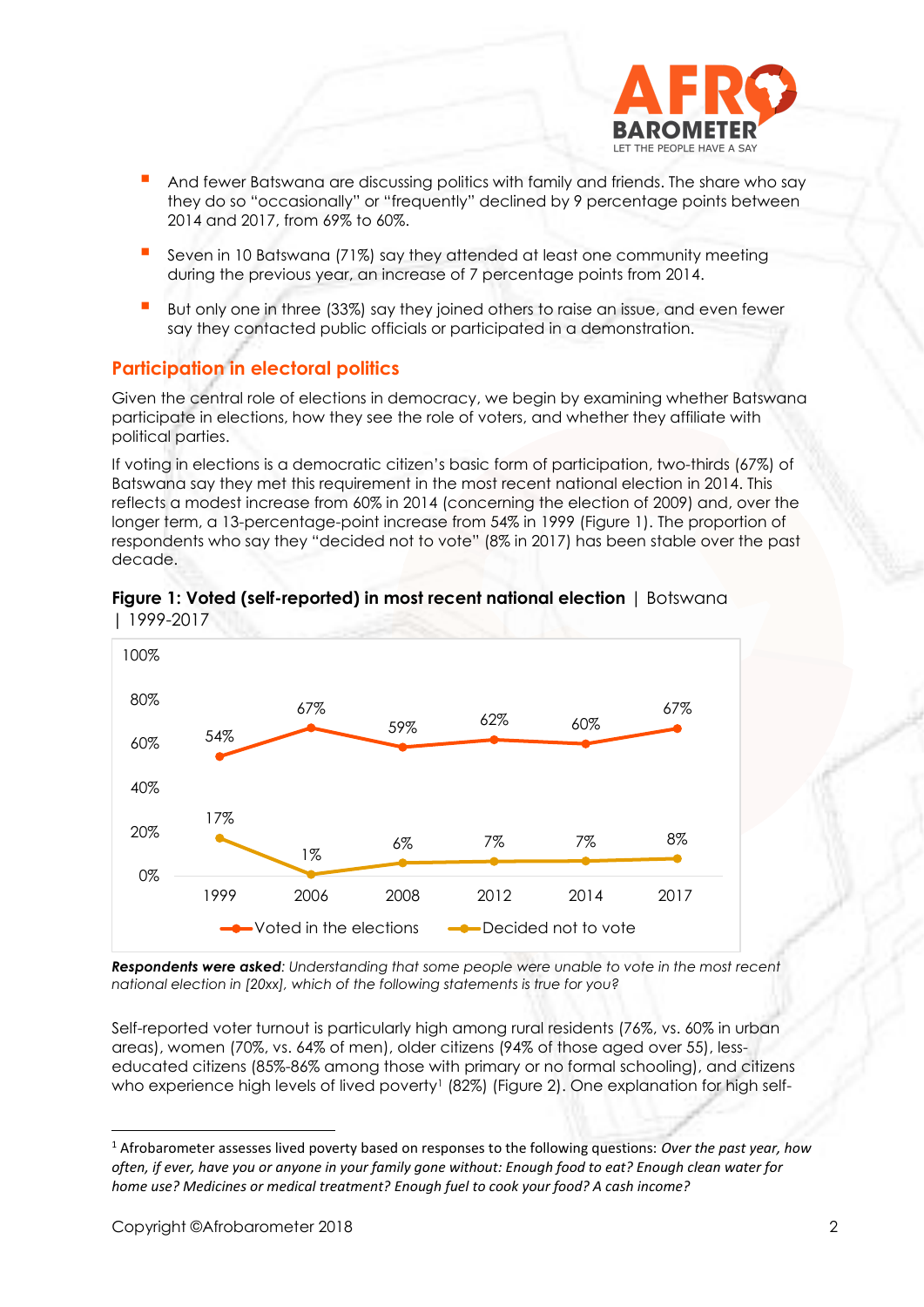

reported voter turnout among these groups may be that, as beneficiaries of government social schemes, many attach instrumental value to voting for the ruling party.

**Figure 2: Voted (self-reported) in most recent national election** | by sociodemographic group | Botswana | 2017



*Respondents were asked: Understanding that some people were unable to vote in the most recent national election in 2014, which of the following statements is true for you? (% who say they voted)*

Compared to 11 other African countries surveyed in 2016/2017, self-reported voter turnout in Botswana is in the middle range – higher than in Zimbabwe (64%), Mali (62%), and Cote d'Ivoire (51%) but well below Tanzania (83%), Malawi (80%), and Guinea (79%) (Figure 3).





*Respondents were asked: Understanding that some people were unable to vote in the most recent national election in [20xx], which of the following statements is true for you? (% who say they voted)*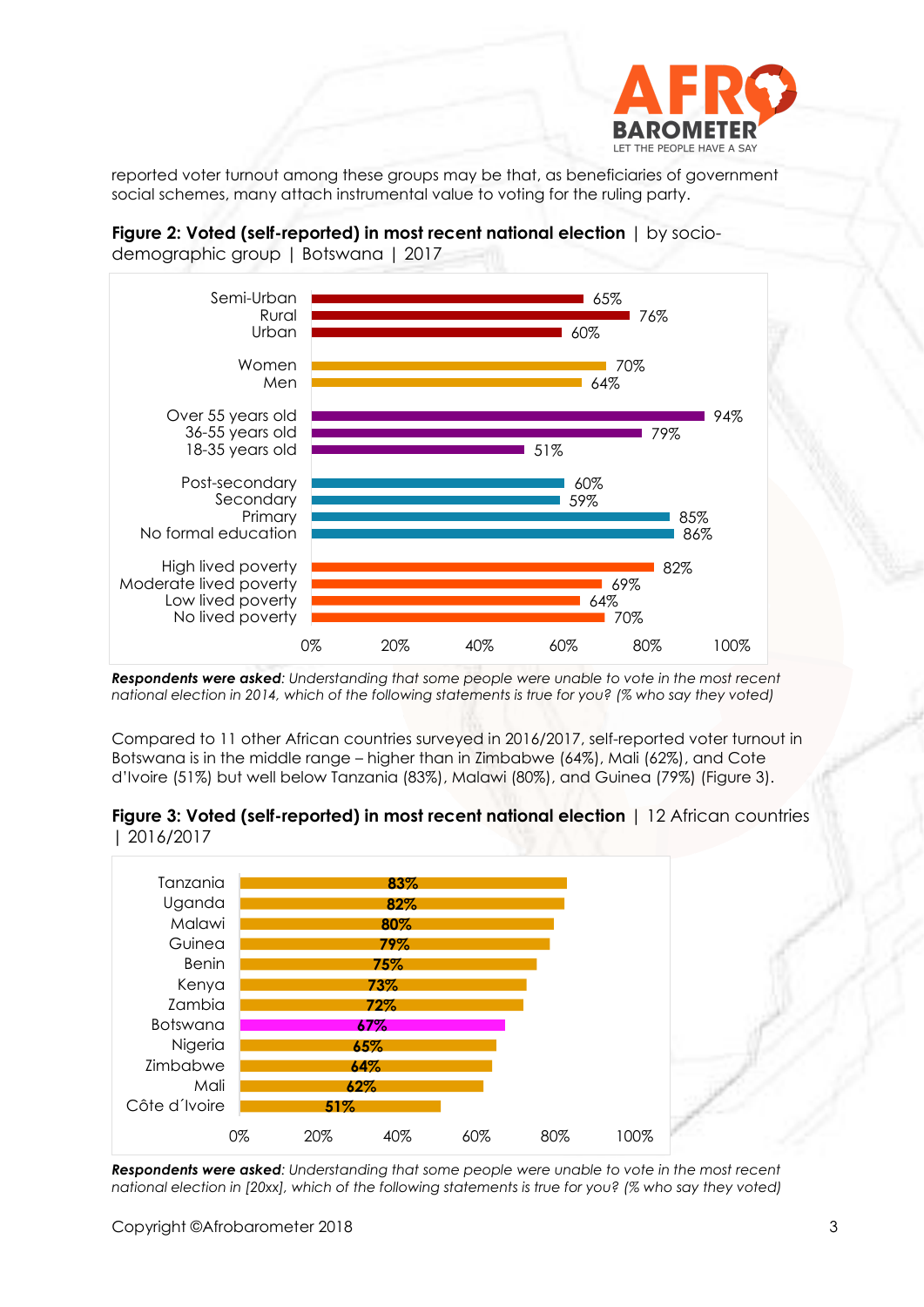

Besides voting, a considerable number of Batswana say they also got involved in the 2014 election in other ways. One in five (22%) say they worked for a candidate or party, and four in 10 (40%) say they attended a campaign rally (Figure 4).





*Respondents were asked: Thinking about the last national election in 2014, did you: Attend a campaign rally? Work for a candidate or party?*

A growing number of Batswana see voters as being responsible for holding elected officials accountable (Figure 5). Half (50%) of respondents assign voters the task of making sure that local councillors do their jobs, an increase of 12 percentage points since the 2014 survey. Similarly, 47% say it's the voters' responsibility to make sure that members of Parliament do their jobs, up from 33% in 2014, and 44% say the same with regard to the president (vs. 37% in 2014). All three 2017 proportions are at their highest level since 2006.



**Figure 5: Voters responsible for holding elected officials accountable** | Botswana | 2006-2017

*Respondents were asked: Who should be responsible for making sure that, once elected: Members of Parliament do their jobs? Members of [the county assembly] do their jobs? The president does his or her job? (% of respondents who say voters should be responsible)*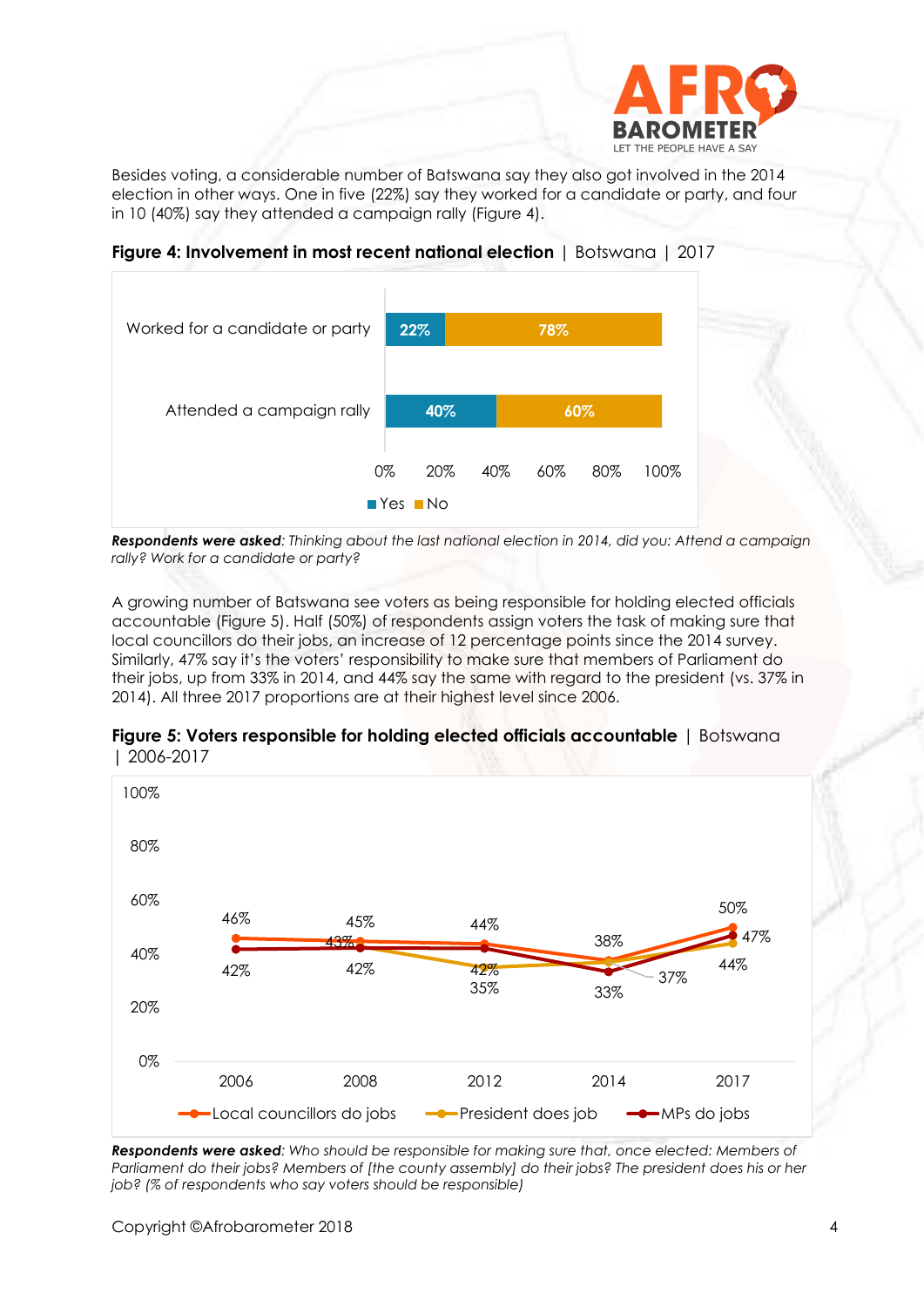

More than six in 10 Batswana (62%) say they "feel close to" a political party, tying with the 2003 survey result for the lowest level of expressed partisanship over the past two decades (Figure 6).





*Respondents were asked: Do you feel close to any particular political party?*

#### **Awareness and engagement**

While the findings above suggest that many Batswana participate in electoral politics, the proportion of Batswana who express interest in public affairs appears to be decreasing. In surveys from 2003 through 2014 (but not in 2017), Afrobarometer asked Batswana how interested they are in public affair. Responses over the years suggest broad but declining interest. In 2014, two-thirds (67%) of respondents said they were "somewhat" or "very" interested – about the same proportion as in 2012, but 18 percentage points below the 2003 result (85%) (Figure 7). The share of Batswana reporting little or no interest increased from 14% in 2003 to 33% in 2014.





*Respondents were asked: How interested would you say you are in public affairs?*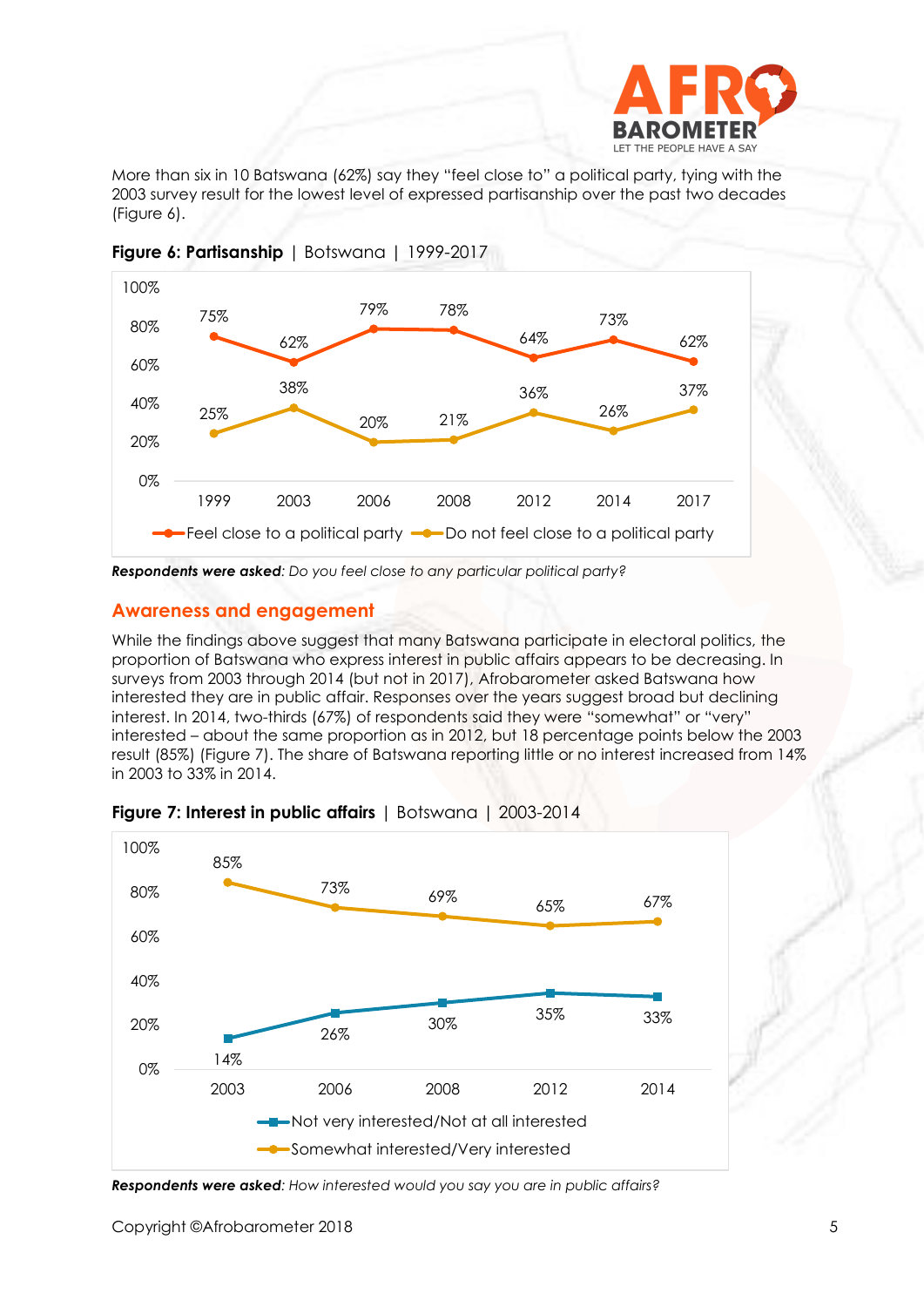

A second indicator of popular interest also shows a downward trend: Between 2014 and 2017, the share of Batswana who say they "never" discuss political matters with friends and family increased from 30% to 40%, while the proportion who say they do so "occasionally" or "frequently" declined by 9 percentage points (Figure 8).



**Figure 8: Discuss politics with friends and family** | Botswana | 2008-2017

**Respondents were asked:** *When you get together with your friends or family, would you say you discuss political matters frequently, occasionally, or never?*

Comparing responses of "never," it appears that socio-demographic groups that are least likely to discuss politics with friends and family are rural dwellers (46%, vs. 32% of city residents), women (47%, vs. 33% of men), older respondents (50%, vs. 36% of 18- to 35-year-olds), and the least-educated respondents (58%-59% of those with only primary or no formal schooling, vs. 20% of those with post-secondary qualifications) (Figure 9).



**Figure 9: Never discuss politics with friends and family** | Botswana | 2017

**Respondents were asked:** *When you get together with your friends or family, would you say you discuss political matters frequently, occasionally, or never? (% who say they "never" discuss politics)*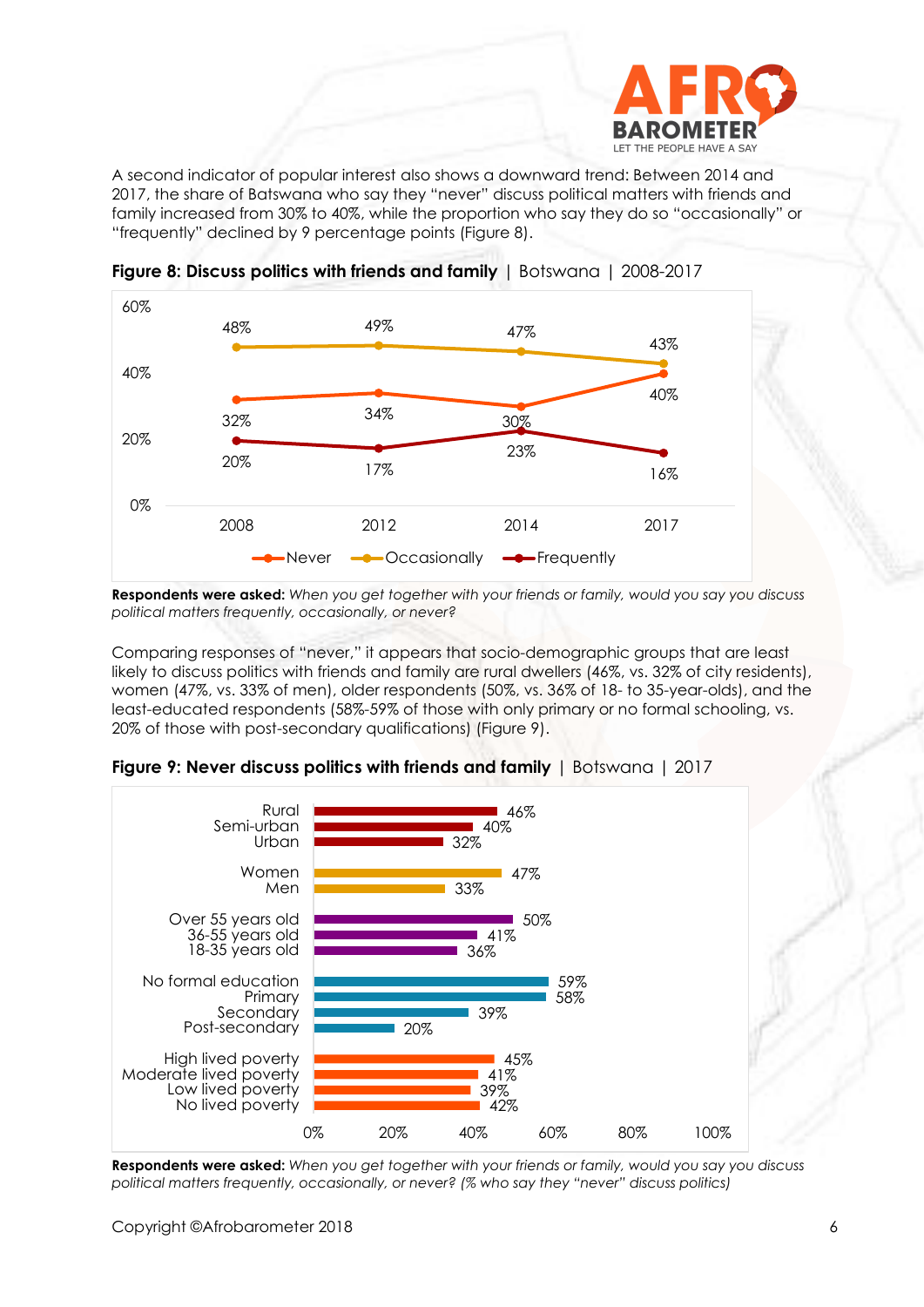

# **Participation beyond election campaigns**

While voting and participating in electoral campaigns may be the most obvious indicators of political participation in a democratic system, what happens between elections is no less important. Attending community meetings, joining other citizens to raise an issue, contacting officials to share one's views, and marching in protest can be important forms of day-to-day participation by an engaged citizenry.

Seven in 10 Batswana (71%) say they attended community meetings at least once or twice during the previous year, a finding that has been fairly consistent (ranging from 64% to 74%) over the past 10 years (Figure 10). Only 7% of Batswana say they would never attend a community meeting.



**Figure 10: Attended community meetings** | Botswana | 2006-2017

**Respondents were asked:** *Here is a list of actions that people sometimes take as citizens. For each of*  these, please tell me whether you, personally, have done any of these things during the past year. If *not, would you do this if you had the chance: Attended a community meeting?*

While self-reported attendance of community meetings is fairly stable, the proportion of Batswana who say they joined others to raise an issue during the previous year has declined sharply, from 67% in 2003 to 33% in 2017 (Figure 11). Over the same time period, the share of respondents who say they did not join others to raise an issue but would do so if they had the chance increased steadily, from 19% in 2003 to 66% in 2014, before declining by 13 percentage points in 2017. Meanwhile, the proportion who say they "would never" join others to raise an issue has reached an all-time high of 14%, twice as many as in 2014.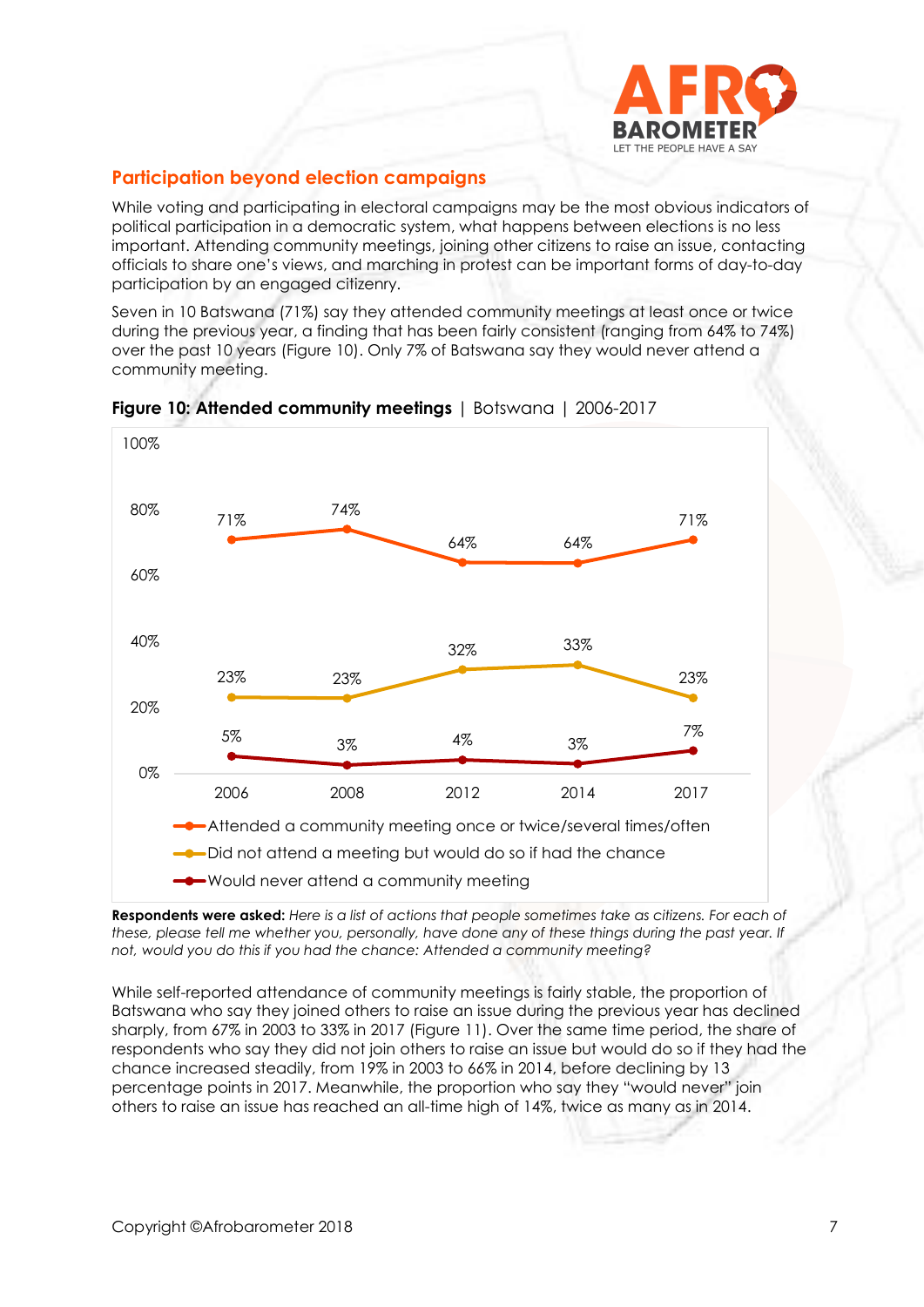



**Figure 11: Joined others to raise an issue** | Botswana | 2003-2017

**Respondents were asked:** *Here is a list of actions that people sometimes take as citizens. For each of*  these, please tell me whether you, personally, have done any of these things during the past year. If *not, would you do this if you had the chance: Got together with others to raise an issue?*

As for contacting officials to discuss an important problem or share their views, about one in three Batswana say they contacted local government councillors (29%) or officials from a government agency (27%) "once," "a few times," or "often." About half as many (15%) report contact with their member of Parliament (Figure 12).



**Figure 12: Contacted officials** | Botswana | 2003-2017

**Respondents were asked:** *During the past year, how often have you contacted any of the following persons about some important problem or to give them your views: A local government councillor?* A member of Parliament? An official of a government agency*? (% who said "once," "a few times," or "often")*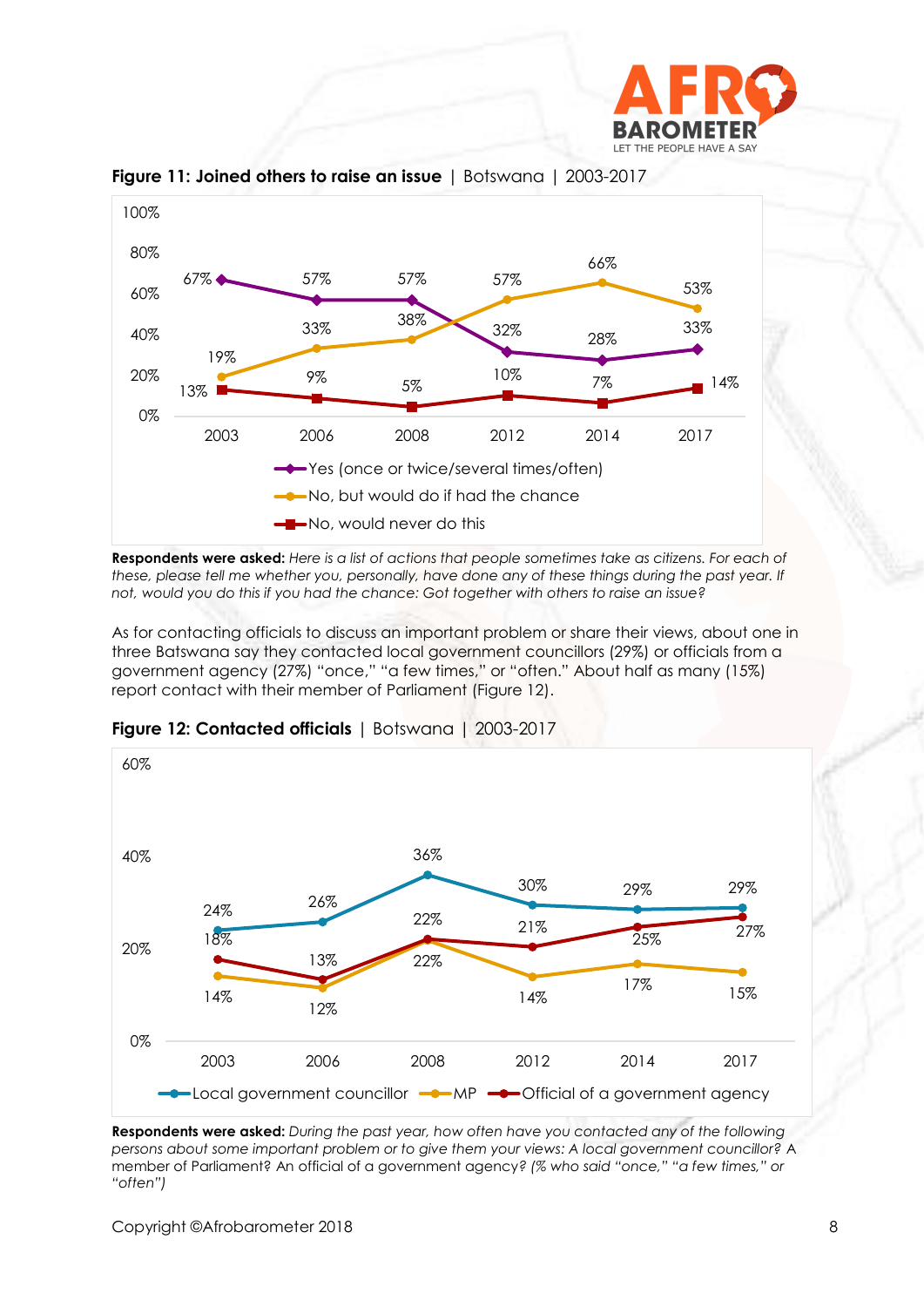

As might be expected, even fewer Batswana say they participated in a demonstration or protest march during the year preceding the survey: one in nine (11%), down from 18% in 2003 and 2006 (Figure 13). The proportion of respondents who say they "would never" take part in a demonstration has declined slightly over the years, from 55% in 2003 to 49% in 2017, while the share who say they had not joined a demonstration but were open to doing so if given the chance has been on a gradual increase, from 26% in 2003 to 40% in 2017.



**Figure 13: Participated in a demonstration** | Botswana | 2003-2017

**Respondents were asked:** *Here is a list of actions that people sometimes take as citizens when they are dissatisfied with government performance. For each of these, please tell me whether you, personally, have done any of these things during the past year. If not, would you do this if you had the chance: Participated in a demonstration or protest march?*

#### **Conclusion**

Although majorities of Batswana say they turn out to vote in national elections and attend community meetings, their interest in public affairs and political discussion is on the decline, and only minorities are inclined to join others to raise an issue and to contact public officials to share their views. This does not bode well for a strengthening of Botswana's democracy and suggests that more public education may be needed to inculcate a sense of citizens' rights and duties beyond the casting of a vote.

> To further explore this data, please visit Afrobarometer's online data analysis facility at www.afrobarometer.org/online-data-analysis.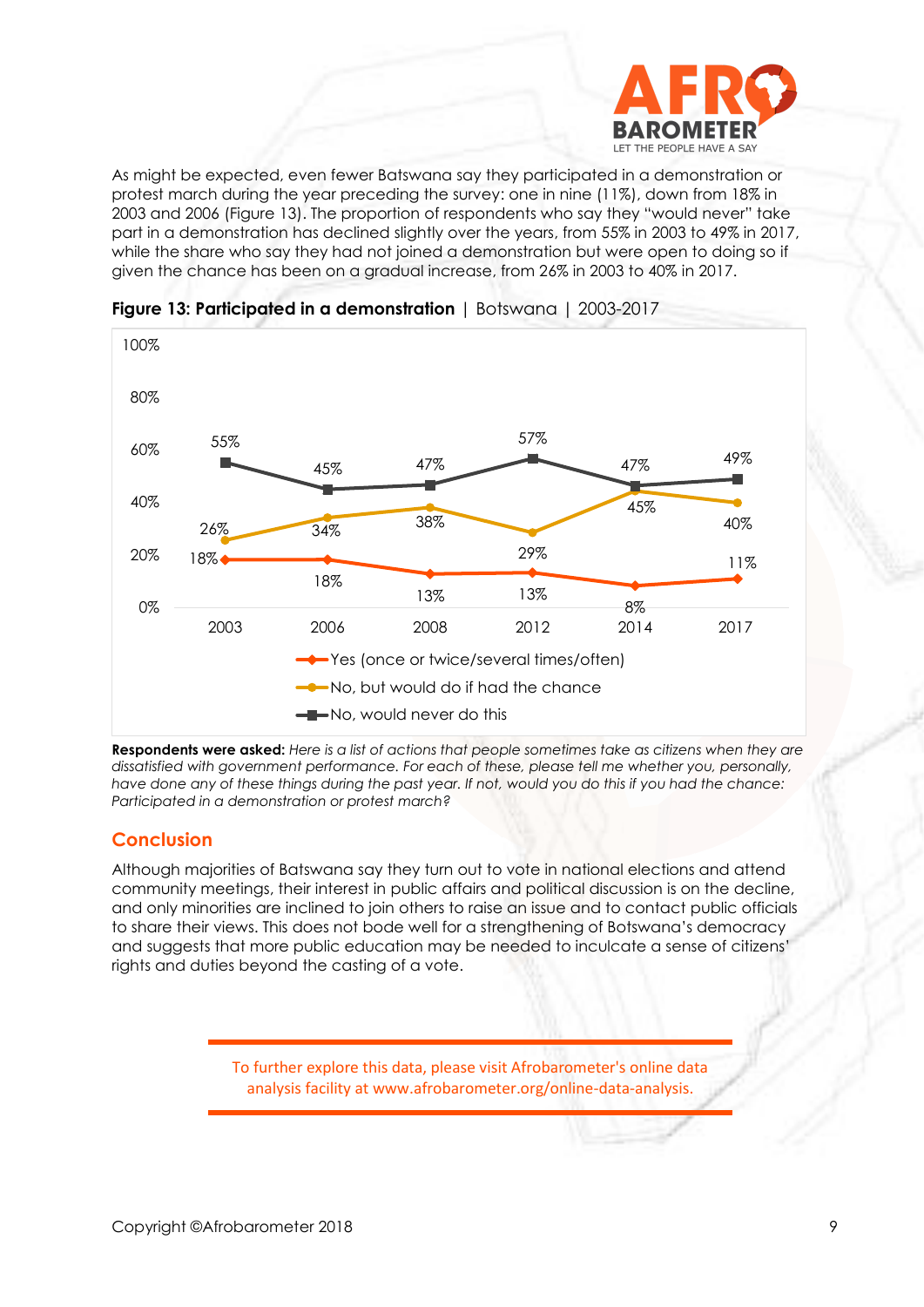

### **References**

Almond, G. A., & Verba, S. (1963). *The civic culture: Political attitudes and democracy in five nations*. Princeton, NJ: Princeton University Press.

Dalton, R. J. (2013). *Citizen politics: Public opinion and political parties in advanced industrial democracies.* Washington, DC: CQ Press.

Democracy Research Project**.** (2002)**.** *Voter apathy report*. University of Botswana. Gaborone: Independent Electoral Commission.

Holm, J. D., Molutsi, P. P., & Somolekae, G. (1996). The development of civil society in a democratic state: The Botswana model. *African Studies Review, 39*(2), 43-69.

Isbell, T., & Seabo, B. (2018). Batswana support democracy, but satisfaction and perceived freedom of speech decline. Afrobarometer Dispatch No. 228.

http://afrobarometer.org/publications/ad228-batswana-support-democracy-satisfactionand-perceived-freedom-speech-decline.

Mfundisi, A. (2005). Civil society and voter education in Botswana: 1965-2004. In Maundeni, Z. (ed.), *40 Years of Democracy in Botswana*, pp. 164-176. Gaborone: Mmegi Publishing House.

Mpabanga, D. (2000). Declining voter participation in Botswana: Trends and patterns. *Pula: Botswana Journal of African Studies, 14*(1).

Norris, P. (1999). *Critical citizens: Global support for democratic government*. Oxford, U.K.: OUP.

Putnam, R. D. (2000). Bowling alone: America's declining social capital. *Culture and Politics,* pp. 223-234.